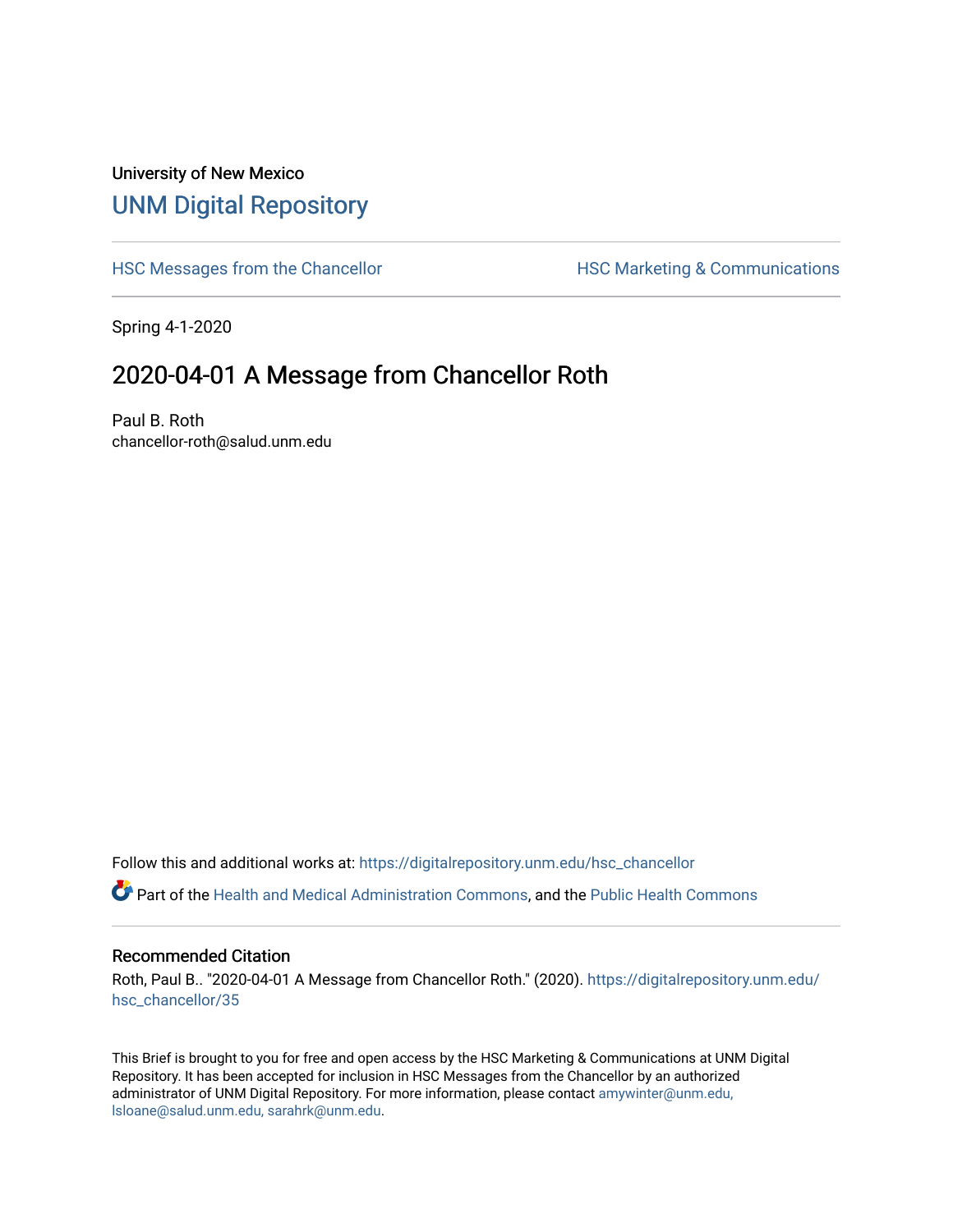

[View this email in your browser](https://mailchi.mp/4ce0214be440/message-from-the-chancellor-coronavirus-4366432?e=b4bbfca2c0)

## **A Message from Chancellor Roth**

Dear Colleagues:

In New Mexico, **363** people have tested positive for the novel coronavirus, more than **14,000** tests have been administered statewide, and six patients have died. The latest updates may be found on the [New Mexico Department of](https://unm.us19.list-manage.com/track/click?u=59ce53c1a4dedb490bac78648&id=060974925e&e=b4bbfca2c0)  [Health website.](https://unm.us19.list-manage.com/track/click?u=59ce53c1a4dedb490bac78648&id=060974925e&e=b4bbfca2c0)

News that up to a quarter million Americans might die from the novel coronavirus – even with the mitigation efforts now in place – underscores the need to maintain social distancing as a core strategy for slowing the spread of the virus. **Stay at home and if it is absolutely critical to leave then practice social distancing.**

The governor also indicated that New Mexico is a leader in the number of COVID-19 tests performed per capita and announced plans to revised testing criteria expand access to testing across the state **to include asymptomatic people but who have been in contact with others who were positive for COVID-19.**

Yesterday's briefing by **Gov. Michelle Lujan Grisham** and state health officials did contain a sliver of good news: the "doubling rate" at which the disease has